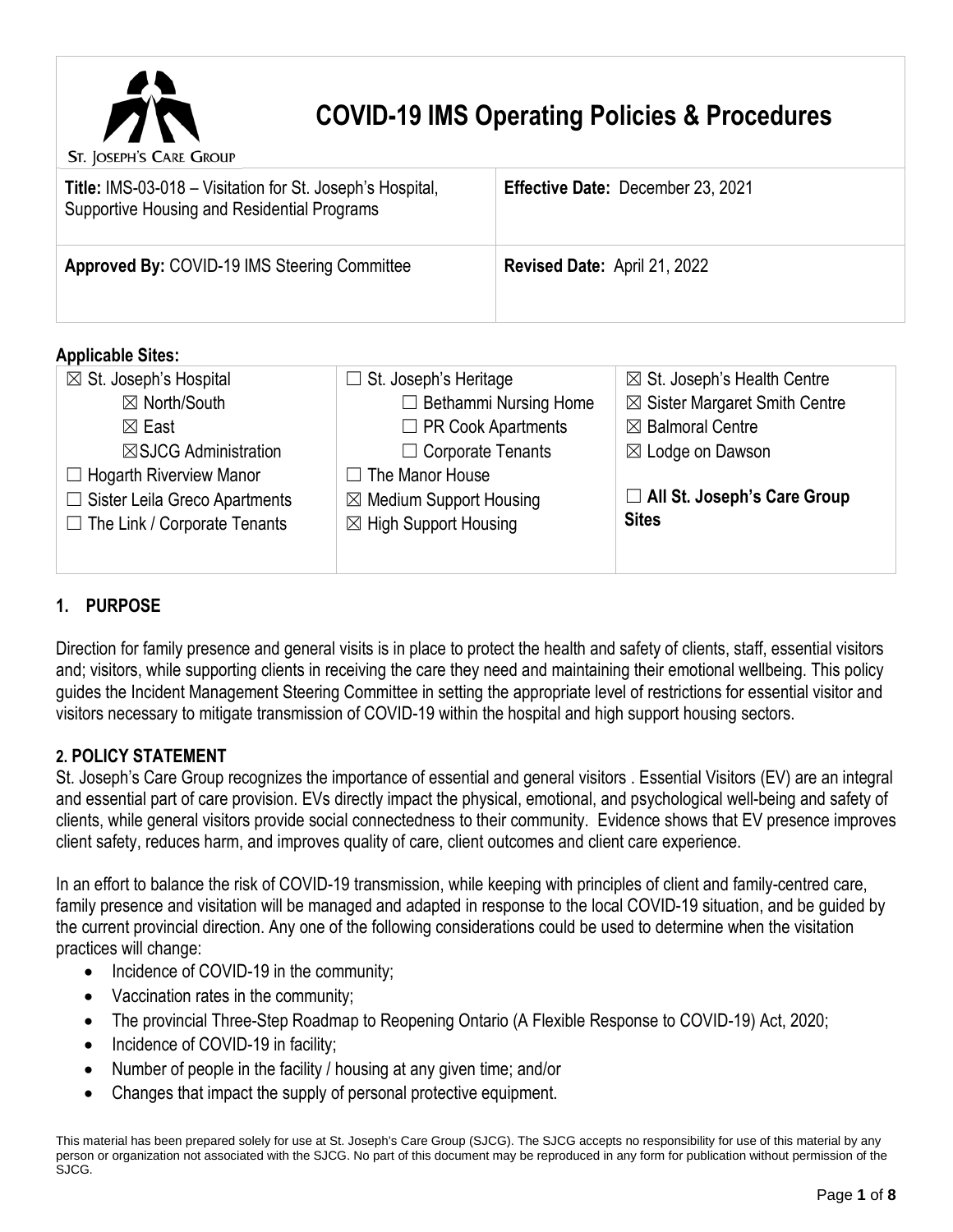## **All essential visitors and visitors will be fully vaccinated or provide proof of medical exemption.**

The Incident Management Steering Committee will regularly review the above considerations against current visitation levels.

## **3. SCOPE**

St. Joseph's Hospital, Medium / High Support and Residential Housing within St. Joseph's Care Group.

## **4. RISK ASSESSMENT**

The organization will assess the need for limits on essential care partner or visitor access based on current factual evidence through a risk and benefit analysis. The factors considered in the risk analysis are the burden of COVID-19 in facility and community compounded by the expected changes in total volume of people entering and the number of people allowed into the fixed/closed space of the hospital or high support housing setting. The risk can be mitigated in the following ways:

- Controlling the volume of people allowed into the facility;
- Screening those entering the facility;
- Ensuring those entering are provided with appropriate personal protective equipment (PPE) instruction;
- Supporting an environment that maximizes ability to physical distance; and,
- Assessing client or EV/visitor ability to follow safety measures

Risk analysis will consider the above, in addition to any provincial directive or guidelines in place, when determining the level of visitation within the facility.

## **5. DEFINITIONS**

**Essential Visitor (EV):** the person defined by the client or substitute decision maker (SDM) to provide essential supports to the client. Essential Visitors may be substituted to another individual by the client or SDM in consultation with the manager.

**Other Visitor**: is a person or persons requested by the client or SDM as described below:

1) Cultural, spiritual, or religious providers to visit and/or participate in cultural, traditional, religious ceremonies and practices for clients receiving end-of-life care or episodically. This may include support organizations, such as Hospice Northwest or Spinal Cord Injury Ontario.

2) A paid support worker who provides direct care for support, feeding, mobility, hygiene, cognitive stimulation. Such visits will be prioritized and facilitated where possible.

**General Visitors**: A General Visitor is a person (children under 2 years of age are not counted in the number of general visitors) who is not an Essential Visitor and is visiting:

- a) To provide non-essential services, who may or may not be hired by the client and/or their SDM; and/or
- b) For social reasons (i.e. family members or friends) that the client and/or their SDM access as different from direct care.

**Visiting Time:** Visiting hours are 1100-1900. Clients and staff may identify an Essential Visitor to visit outside regular visiting hours to support care needs.

Essential Visitors and Other Visitors visiting clients at end-of-life are able to visit outside of regular visiting hours.

**Travel Restrictions:** Visitors are expected to follow the travel restrictions, if any, as directed by Thunder Bay District Health Unit (TBDHU). See TBDHU website.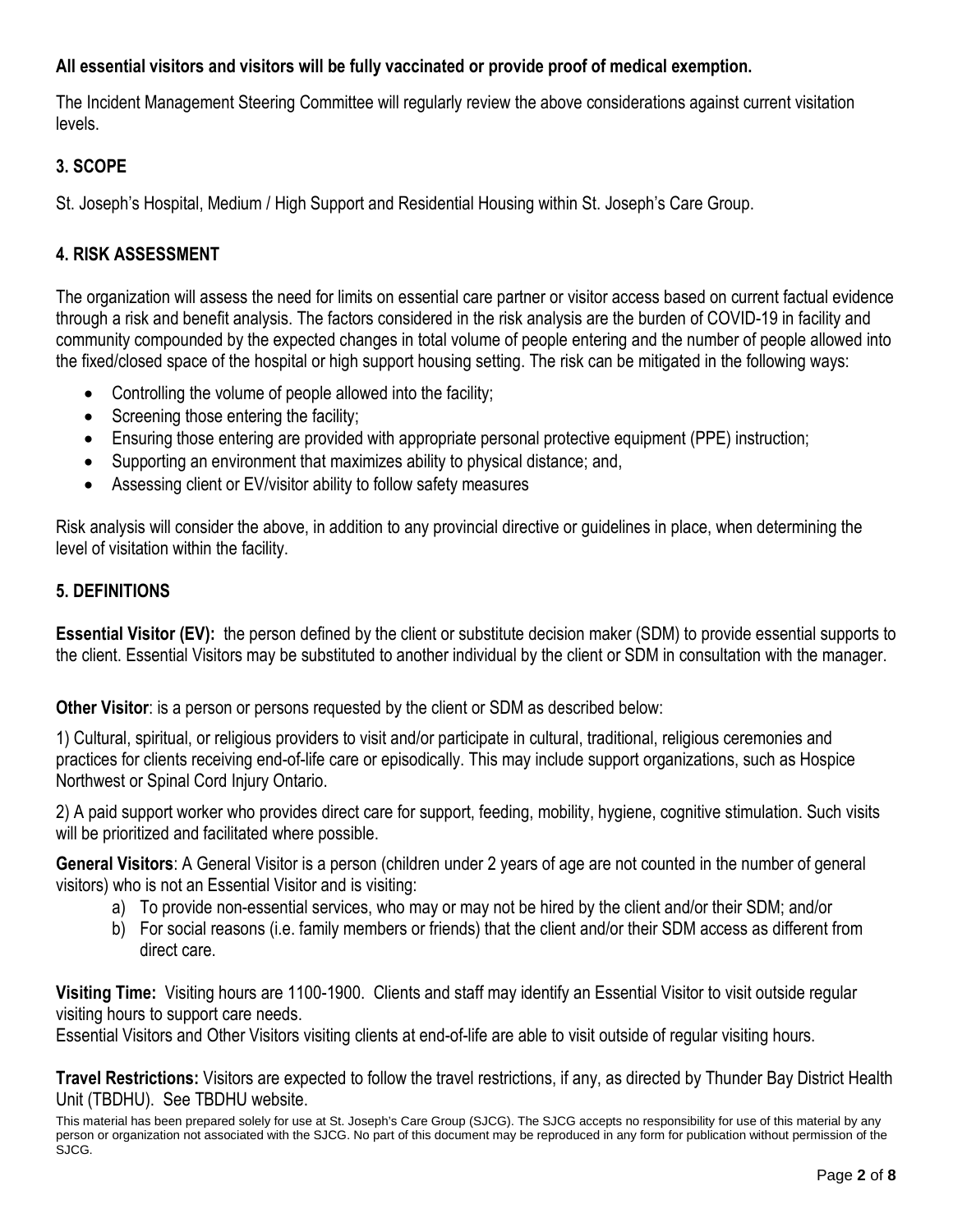**Vaccination**: Full vaccination occurs 14 days past the final dose of a Health Canada-approved vaccine has been administered.

**COVID-19 Vaccination Medical Exemption**: Medical exemption documents must be completed by a physician or nurse practitioner and include:

- Name and contact information of the physician or nurse practitioner providing the note;
- Practice logo or letterhead identifying the physician or nurse practitioner;
- A statement that clearly indicates the medical reason for exemption of being fully vaccinated against COVID-19; and
- The time-period for the medical exemption.

If you are unable to be fully vaccinated for a medical reason, an appointment must be made with the Inpatient Director of Rehabilitative Care or Mental Health Rehabilitation to review your medical exemption documentation.

**Children**: Children under the age of 16 must be accompanied by an adult and must follow all applicable public health measures when visiting clients at end-of-life

- Infants under one (1) year of age are not considered visitors and may accompany a vaccinated individual without being subject to surveillance testing.
- Children ages 1-5 years of age are not permitted entry at this time

## **6. PROCEDURE**

### **For All Visitors:**

| $\overline{1}$   | Clients, in consultation with manager and care team, will identify their Essential Visitor and designated<br>substitute when necessary, as well as General Visitors, when entry permitted for indoor visits.                                                                                                                                                                                                                                           |
|------------------|--------------------------------------------------------------------------------------------------------------------------------------------------------------------------------------------------------------------------------------------------------------------------------------------------------------------------------------------------------------------------------------------------------------------------------------------------------|
| 2.               | All EV and visitors must provide proof of full immunization (14 days past final dose of a Health                                                                                                                                                                                                                                                                                                                                                       |
|                  | Canada-approved vaccine) or provide proof of medical exemption, with exceptions made for visiting                                                                                                                                                                                                                                                                                                                                                      |
|                  | clients receiving end-of-life care.                                                                                                                                                                                                                                                                                                                                                                                                                    |
| 3                | EV and visitors will be actively screened for symptoms and exposure to COVID-19 will not be permitted to visit                                                                                                                                                                                                                                                                                                                                         |
|                  | if they do not pass the screening.                                                                                                                                                                                                                                                                                                                                                                                                                     |
| $\overline{4}$ . | EV, Other Visitor, and general visitors must follow infection prevention and control practices. This includes<br>hand hygiene when entering and leaving the facility, entering or leaving a client's room, entering or leaving<br>common spaces and after touching common surfaces. EV and visitors will wear a surgical mask at all times<br>when inside the hospital, and remain two metres away from client when able and during the outdoor visit. |
|                  | If these practices are not followed it can result in a discontinuation of visiting.                                                                                                                                                                                                                                                                                                                                                                    |
| 5                | EV and general visitors are to go directly to the designated space or client room to visit the client. Within St.<br>Joseph's Hospital Mental Health Rehabilitation, High or Medium Support Housing and Residential Treatment                                                                                                                                                                                                                          |
|                  | programs, a common space will be provided for visits.                                                                                                                                                                                                                                                                                                                                                                                                  |
| 6.               | Individuals who are not fully vaccinated or have valid medical exemption are not permitted to enter SJCG sites                                                                                                                                                                                                                                                                                                                                         |
|                  | for 14 days following return from international travel.                                                                                                                                                                                                                                                                                                                                                                                                |

### **For Essential Visitors:**

| All EV must provide proof of full immunization (14 days past final dose of a Health Canada-approved<br>vaccine) or provide proof of medical exemption, except when visiting clients receiving end-of-life care. |
|-----------------------------------------------------------------------------------------------------------------------------------------------------------------------------------------------------------------|
| The manager will consult the most responsible physician to identify clients who are at end-of-life and palliative.                                                                                              |
| Clients will be provided alternatives to in person visits including telephone and virtual visits especially when                                                                                                |

provided alternatives to in person visits including telephone and virtual visits, es clients are isolated, or are located on an outbreak or cohort unit.

This material has been prepared solely for use at St. Joseph's Care Group (SJCG). The SJCG accepts no responsibility for use of this material by any person or organization not associated with the SJCG. No part of this document may be reproduced in any form for publication without permission of the SJCG.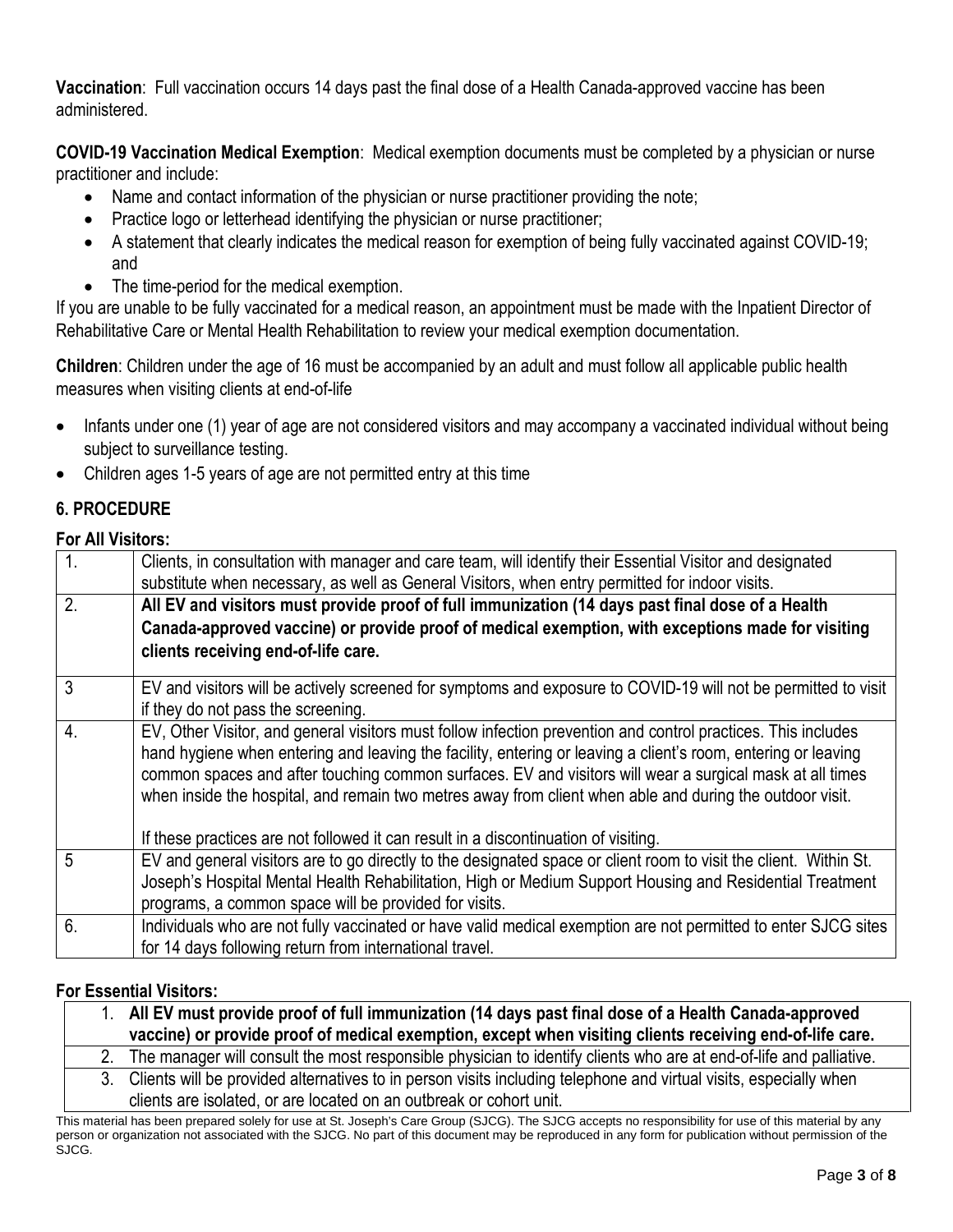|  | 4. The client, independently or with an essential care partner, will notify staff of desire to leave unit to access      |
|--|--------------------------------------------------------------------------------------------------------------------------|
|  | common spaces within the facility or to visit outdoors.                                                                  |
|  | 5. Clients under surveillance or suspected high probable for COVID-19 and isolated with Enhanced Additional              |
|  | Droplet Precautions (EADP) may have an Essential Care Partner visit. Essential visitors are required to put on a         |
|  | gown, gloves, mask and goggles to enter a room with EADP precautions. Staff will instruct the essential care             |
|  | partners on how to put on and remove the protective equipment.                                                           |
|  | 6. Clients under surveillance or suspected high probable for COVID-19, isolated with HP-EADP and located on an           |
|  | 'outbreak' unit may have an EV visit. In-person visits may be paused temporarily at the onset of an outbreak to          |
|  | allow the unit to organize outbreak protocols. The manager or designate will notify the EV of the outbreak and           |
|  | when it is safe to visit.                                                                                                |
|  | 7. Clients positive for COVID-19, isolated with HP-EADP and located on a designated 'cohort' unit for clients with       |
|  | COVID-19 (when established) may only have two essential care partners at end-of-life.                                    |
|  | 8. Any number of paid caregivers, as support caregivers, may visit.                                                      |
|  | 9. An essential care partner may not visit any other client or facility for 14 days after visiting another client who is |
|  | self-isolating and/or a facility in a COVID-19 outbreak where the essential care partner was in a portion of the         |
|  | facility affected by the outbreak.                                                                                       |

## **7. RECONSIDERATIONS – URGENT AND NON-URGENT**

Also called an Appeals Process, the Reconsideration process provides a timely mechanism for Urgent and Non-Urgent requests from clients and their families. Reconsiderations may take into account factors that are out of the ordinary.

- **Urgent Reconsiderations**: require a **same day response**, **including weekends**, when end-of-life may be imminent or there is an extenuating circumstance where a delayed response will create risk.
- **Non-Urgent Reconsiderations**: where a response within **two business days** would be acceptable.

Appendix 3 provides St. Joseph's Care Group's reconsideration process in detail.

## **8. APPENDICES:**

Appendix 1: Essential Visitor/Visitor Framework Appendix 2: Visual Representation of Visitor Terms Used Within the Visitation Policy Appendix 3: Reconsiderations – Urgent and Non-Urgent

### **9. REFERENCES:**

Province of Ontario's Three-Step Roadmap to Safely Reopen the Province, June 2021.

Ontario Health COVID-19 Directive #2 for Health Care Providers (Regulated Health Professionals or Persons who operate a Group Practice of Regulated Health Professionals)

Addendum Access to Hospitals for Visitors (Essential Care Partners): Guidance for Toronto Region Hospitals (Acute, Rehab, CCC) During the COVID-19 Pandemic. August 4, 2020.

TBRHSC, Care Partner/Essential Care Partner (ECP) Guidelines.

SJCG, Visiting in Long-Term Care / Ministry of Long-Term Care Directive #3.

OHA, Care Partner Presence Policies during COVID-19. June 2020.

Hospital Diversion and Community Capacity Pandemic Response Table-Grief and Family/Caregiver Presence during the COVID-19 Pandemic: Issues and Recommendations. Draft Document.

This material has been prepared solely for use at St. Joseph's Care Group (SJCG). The SJCG accepts no responsibility for use of this material by any person or organization not associated with the SJCG. No part of this document may be reproduced in any form for publication without permission of the SJCG.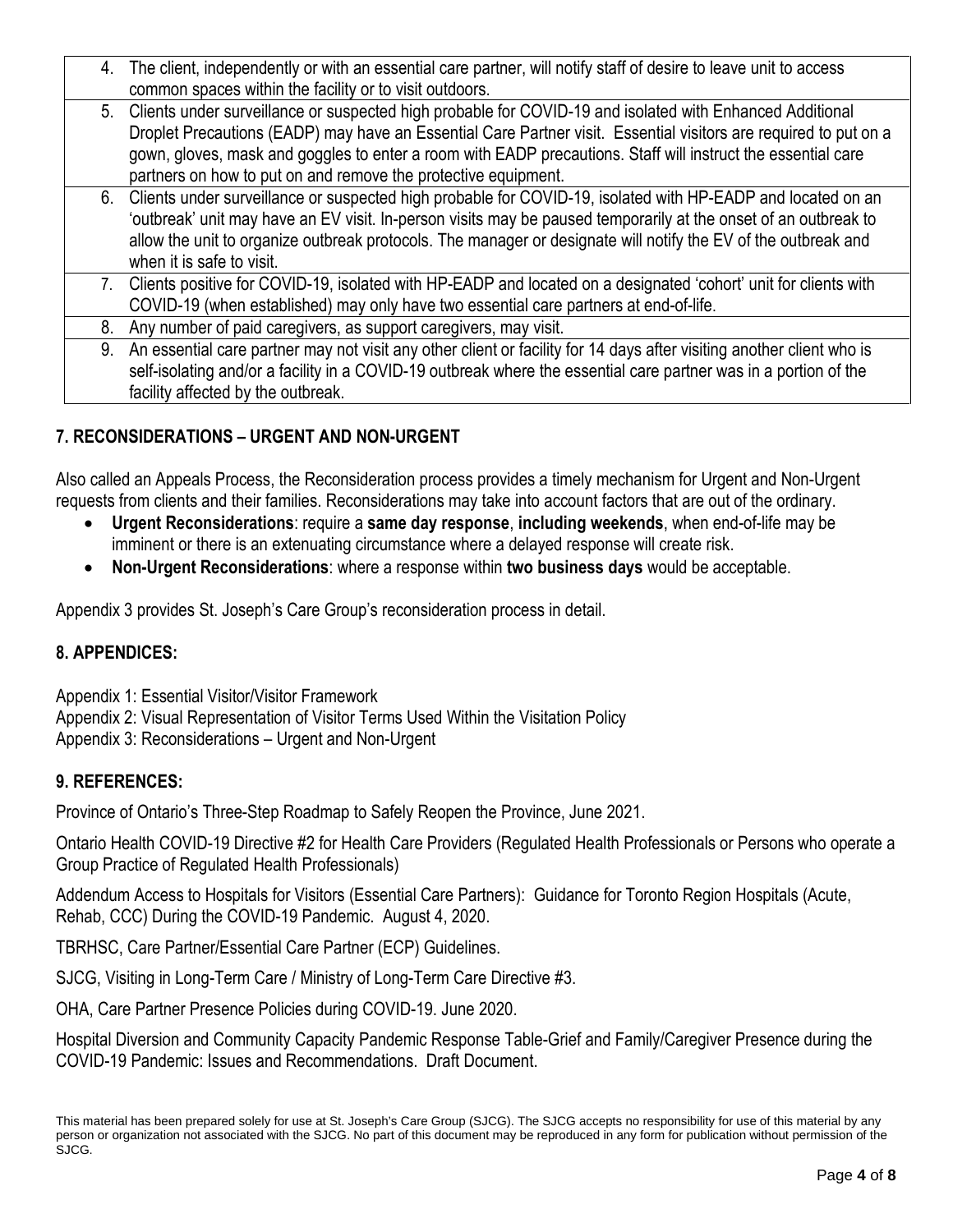Policy Guidance For the Reintegration of Caregivers As Essential Care Partners: Executive Summary and Report. November 2020

### **Appendix 1: Essential Visitor/Visitor Framework:**

The visitation levels described below guide the gradual expansion and contraction of visitor access during the pandemic. The visitation levels are determined by the Three-Step Roadmap to Reopen Ontario with organizational risk assessment which assess the aforementioned considerations related to the pandemic and other related risk factors.

The framework outlines a compassionate, safe, and evidence-informed approach to enabling in-person visits within the Hospital, Supportive Housing and Residential Programs. This framework is not intended to limit decisions to meet an individual client's needs but to provide a standard framework for reference for leaders and staff. Managers are responsible for EV process in their care area and can make decisions to accommodate individual client needs outside the scope of this framework. Mangers must also balance client needs with infection control, staffing and public health practices.

### **Considerations:**

- 1. EV/Visitor access may change at any time based on circumstances including compliance with the client's plan of care and the current risk level as determined by IMS Steering Committee.
- 2. Indoor/Outdoor visits are dependent on EV/visitor ability to pass Active Screening for COVID-19, with compassionate consideration at end-of-life.
- 3. Outdoor and common space visits restrict the number of EV/visitors based the ability to meet precautions within available space.
- 4. All visits require surgical mask and physical distancing, where possible.
- 5. EVs who become COVID-19 positive, experience COVID-19 symptoms or who have had a household contact are required to postpone visits until safe to do so according to TBDHU guidelines.

| Category                                                              | Type/<br><b>Visitor</b>                | Step 1                                                                                           | Step 2                                                                                   | Step 3                                                                                                                         |
|-----------------------------------------------------------------------|----------------------------------------|--------------------------------------------------------------------------------------------------|------------------------------------------------------------------------------------------|--------------------------------------------------------------------------------------------------------------------------------|
| End of Life - high<br>risk of dying in<br>next 24 hours to 14<br>days | Essential<br>Visitor /Other<br>Visitor | 8 designated Essential<br>Care Partner, 2 EV at a<br>time, plus 1 OV, any time                   | 8 designated Essential<br>Visitor, 2 EV at a time, plus<br>1 OV any time                 | No limit to number of<br>Essential Visitors, 2 EV/OV<br>at any time                                                            |
| Palliative Care-<br>risk of dying within<br>next 2-3 months           | Essential<br>Visitor/<br><b>OV</b>     | 2 EV one at a time; I EV<br>at any time; and<br>1 EV during regular<br>visiting hours; plus 1 OV | 2 EV at a time during regular<br>visiting hours; I of the 2 EV<br>at any time; plus 1 OV | No limit to number of EV; 2<br>visitors at a time during<br>regular visiting hours; I of<br>the 2 EV at any time; plus<br>1 OV |
| <b>Indoor - Client</b><br>Room &<br><b>Common Spaces</b>              | Essential<br>Visitor/                  | 2 EV one at a time, plus 1<br><b>OC</b>                                                          | 2 EV at a time, plus 1 OV;<br>1 EV at a time in Common<br>Space                          | No limit to number of EV, 2<br>visitors at a time<br>1 EV at a time in Common<br>Space                                         |
|                                                                       | Support<br>Caregiver                   | 1                                                                                                | 1                                                                                        |                                                                                                                                |
|                                                                       | General<br>Visitor                     | Not Permitted                                                                                    | Not Permitted                                                                            | Up to 2 General Visitors, 1<br>at a time, coordinated with<br><b>Essential Visitor with at total</b><br>of 2 at a time.        |
|                                                                       |                                        |                                                                                                  |                                                                                          |                                                                                                                                |
| <b>Outdoor Visits -</b>                                               | Essential<br>Visitor                   | Up to 2 EVs at a time                                                                            | Up to 2 EVs at a time                                                                    | Up to 2 EVs at a time                                                                                                          |
|                                                                       | General<br>Visitor                     | <b>Not Permitted</b>                                                                             | Plus up to 2 additional                                                                  | Plus up to 4 additional                                                                                                        |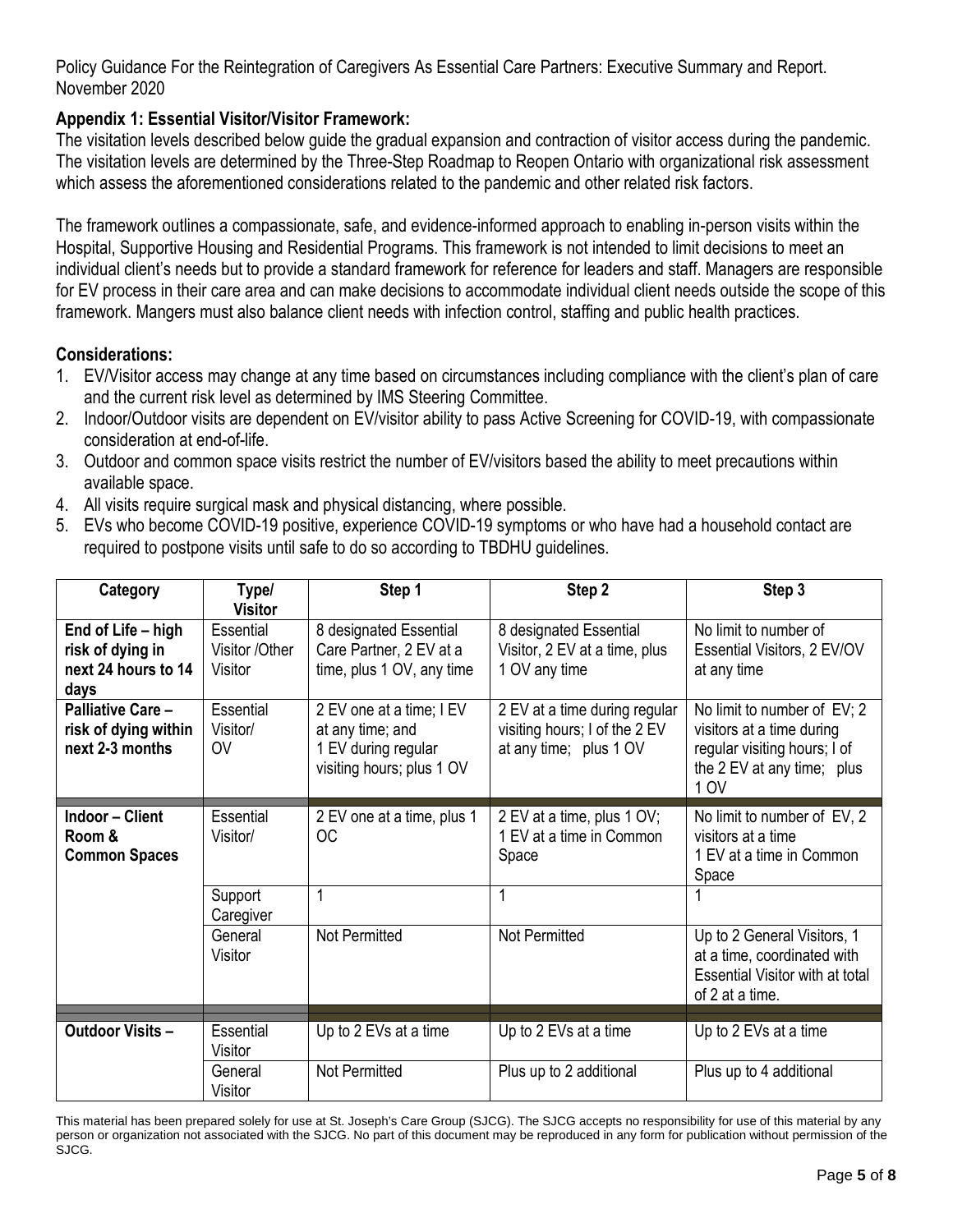|                           |                                               |                                             | For Special occasion with<br>desire for more than 2,<br>submit request to manager. | For Special occasion with<br>desire for more than 4,<br>submit request to manager. |
|---------------------------|-----------------------------------------------|---------------------------------------------|------------------------------------------------------------------------------------|------------------------------------------------------------------------------------|
| Outbreak<br>Investigation | Essential<br>Visitor/<br><b>Other Visitor</b> | Pause visiting for initial<br>investigation | Pause visiting for initial<br>investigation                                        | Pause visiting for initial<br>investigation                                        |
| <b>Outbreak Declared</b>  | Essential<br>Visitor                          | 1 EV post- initial<br>investigation         | EV post- initial<br>investigation                                                  | 1 EV post- initial<br>investigation                                                |
| <b>Pets</b>               |                                               | Allowed per AD 6-11                         | Allowed per AD 6-11                                                                | Allowed per AD 6-11                                                                |
| <b>Outpatients</b>        | Essential<br>Visitor/Other<br>Visitor         |                                             | 1 for all clinics, except up to<br>2 EV for Palliative Care<br>Clinic              | 1 for all clinics, except up to<br>2 EV for Palliative Care<br>Clinic              |

**Appendix 2:** Visual Representation of Visitor Terms Used Within the Visitation Policy



### **Appendix 3 – Reconsiderations**

In alignment with St. Joseph's Care Group's Client Relations process.

## **URGENT RECONSIDERATION – TIMELINE AND PRINCIPLES**

## **Timeline for Initial Complaint through Resolution is 24 Hours**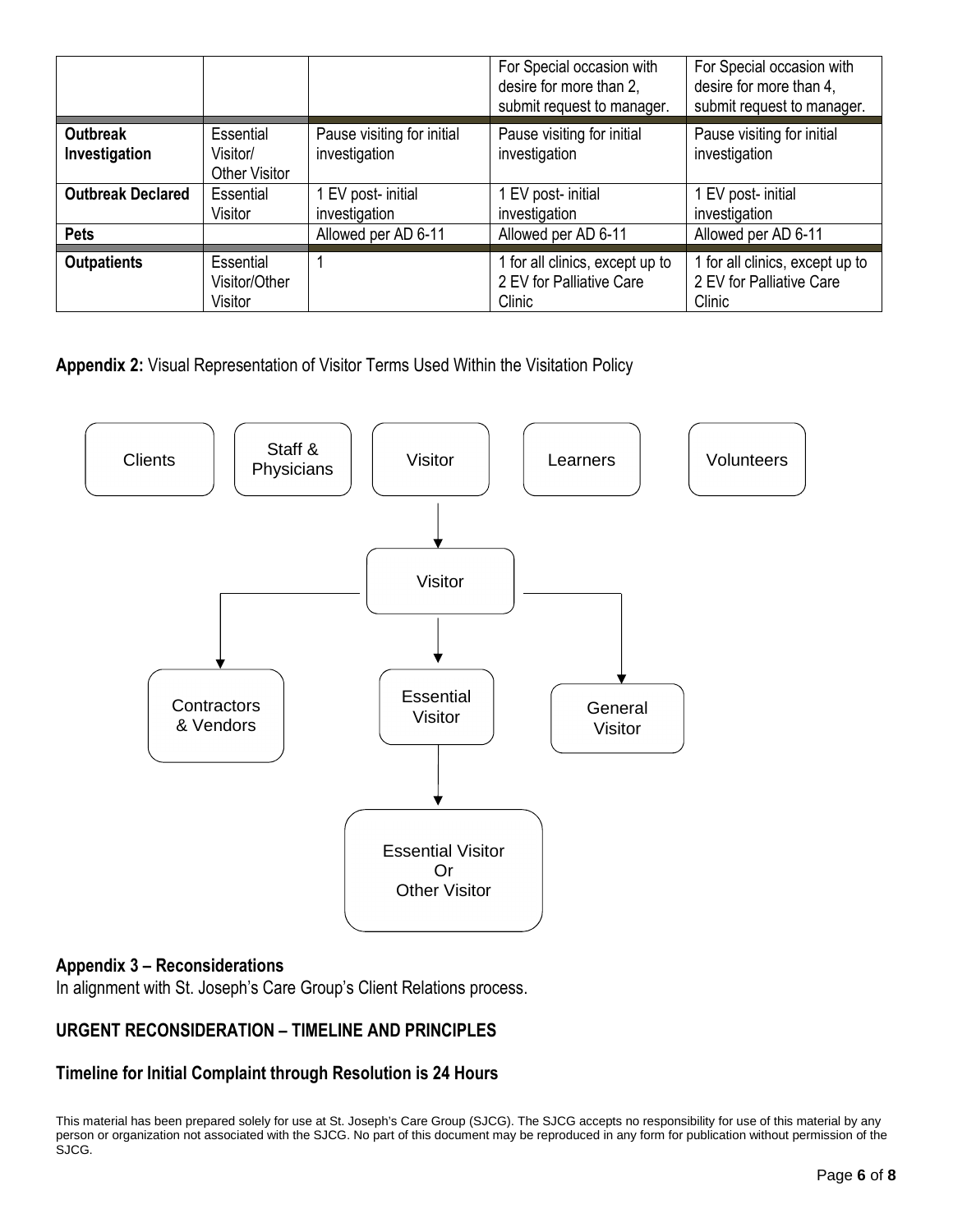| <b>Step</b>    | Level                                                                      | <b>Timeline for</b>                                                                          | Venue                                                 | <b>Guiding Principles and Escalation Path</b>                                                                                                                                                                                                                                                                                                                                                                                                                                                                                                                                                                                                                                                                                                                                                                            |
|----------------|----------------------------------------------------------------------------|----------------------------------------------------------------------------------------------|-------------------------------------------------------|--------------------------------------------------------------------------------------------------------------------------------------------------------------------------------------------------------------------------------------------------------------------------------------------------------------------------------------------------------------------------------------------------------------------------------------------------------------------------------------------------------------------------------------------------------------------------------------------------------------------------------------------------------------------------------------------------------------------------------------------------------------------------------------------------------------------------|
| 1              | <b>Staff or</b>                                                            | <b>Response</b><br>Same day                                                                  | Ad Hoc                                                | Validation of current LEVEL OF VISITATION AND                                                                                                                                                                                                                                                                                                                                                                                                                                                                                                                                                                                                                                                                                                                                                                            |
|                | <b>Client/Family</b><br>to Manager<br>or CRC                               |                                                                                              |                                                       | ADDITIONAL CONSIDERATIONS and URGENCY<br>If the matter is URGENT, proceed to Step 2. If the matter is                                                                                                                                                                                                                                                                                                                                                                                                                                                                                                                                                                                                                                                                                                                    |
|                |                                                                            |                                                                                              |                                                       | NON-URGENT, refer to NON-URGENT<br><b>RECONSIDERATION TIMELINES &amp; PRINCIPLES</b>                                                                                                                                                                                                                                                                                                                                                                                                                                                                                                                                                                                                                                                                                                                                     |
| $\overline{2}$ | <b>Manager or</b><br><b>CRC</b> to<br>Director or<br>Leadership<br>on Call | Within one<br>business day<br>(whether to<br>Daily Rounds<br>or to<br>Leadership On<br>Call) | Daily Rounds<br>On Weekends,<br>Leadership On<br>Call | Manager responsible for logging in the Compliments &<br><b>Concerns Database if required.</b><br>Urgent RECONSIDERATIONS are to be brought to Daily<br>Rounds for consistency and consensus in decision-making,<br>and to involve the Care Team as required.<br>Directors/Leadership on Call will use the following principles<br>in guiding their decision:<br>Safety, security and wellbeing of client<br>$\bullet$<br>Unreasonable burden on healthcare team<br>$\bullet$<br>Essential to the client or visitor's wellbeing<br>$\bullet$<br><b>Client wishes</b><br>$\bullet$<br>Health equity Impact<br>$\bullet$<br>Manager or CRC will contact the client/family member to<br>advise of the decision, and will notify affected staff<br>accordingly.<br>If the client/family member are not satisfied, escalate to |
| $\overline{3}$ | Director to                                                                | Same Day                                                                                     | Ad Hoc                                                | Director.<br>Directors can contact the Vice President for decision support.                                                                                                                                                                                                                                                                                                                                                                                                                                                                                                                                                                                                                                                                                                                                              |
|                | <b>Vice</b><br><b>President</b>                                            |                                                                                              |                                                       | Director contacts the complainant and updates Database. If<br>the complainant is not satisfied, escalate to Vice President.                                                                                                                                                                                                                                                                                                                                                                                                                                                                                                                                                                                                                                                                                              |
| 4              | <b>Vice</b><br><b>President to</b><br><b>IMS</b>                           | Same Day                                                                                     | Ad Hoc                                                | Vice President to seek decision support from appropriate<br>subject matter experts as needed in making final decision.<br>Vice President to contact the complainant and update                                                                                                                                                                                                                                                                                                                                                                                                                                                                                                                                                                                                                                           |
|                |                                                                            |                                                                                              |                                                       | Database. If the client/family member is not satisfied,<br>escalate to CEO.                                                                                                                                                                                                                                                                                                                                                                                                                                                                                                                                                                                                                                                                                                                                              |

This material has been prepared solely for use at St. Joseph's Care Group (SJCG). The SJCG accepts no responsibility for use of this material by any person or organization not associated with the SJCG. No part of this document may be reproduced in any form for publication without permission of the SJCG.